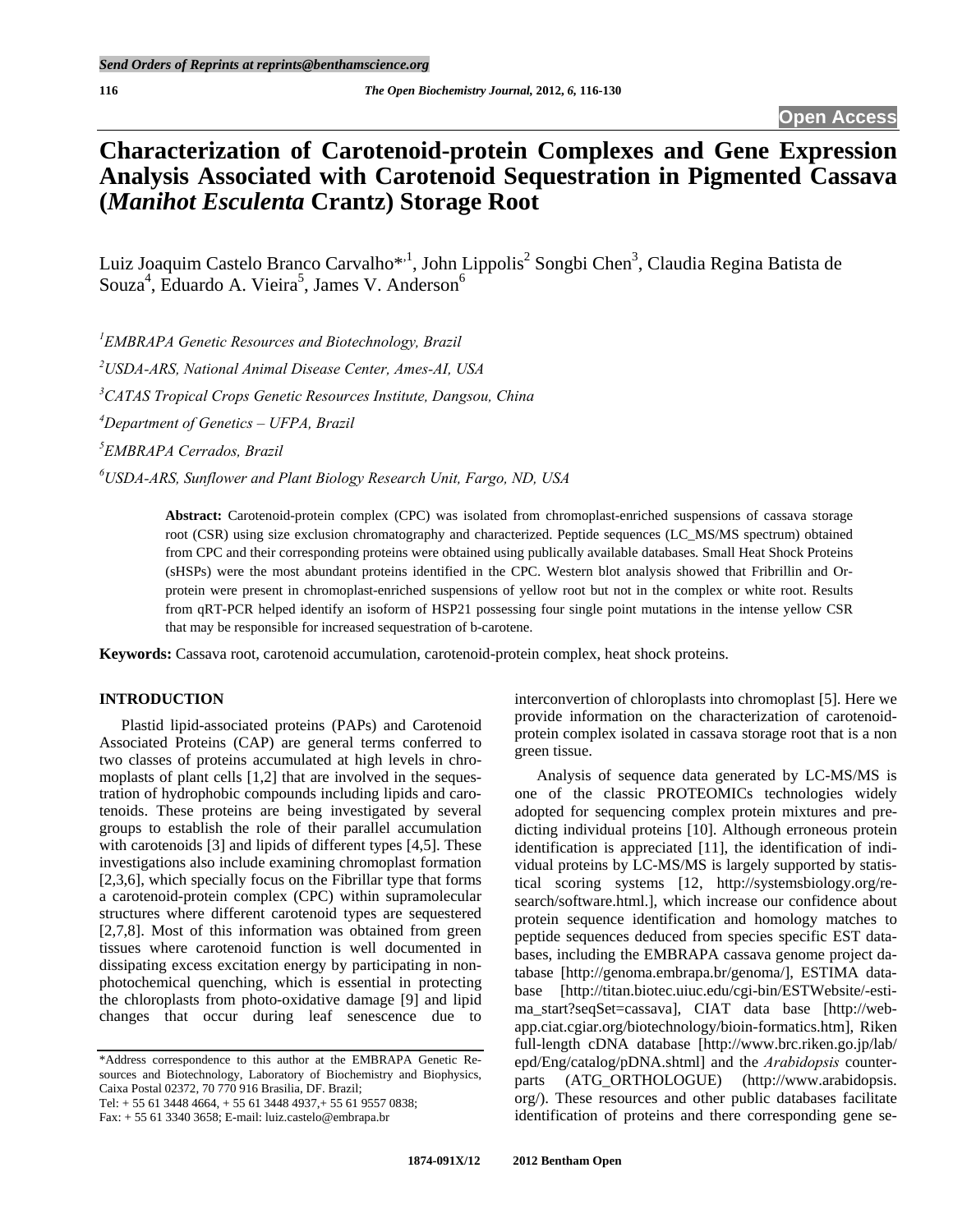quences using validated peptide sequences derived from shotgun PROTEOMIC approaches. Here, we report results from combining chromoplast-enriched suspension preparation, protein-carotenoid complex separation in conventional size exclusion chromatography (SEC), protein separation by SDS-PAGE, and shotgun PROTEOMIC sequence techniques to identify proteins from carotenoid-protein complex present in cassava storage root.

## **MATERIALS AND METHODOLOGY**

### **Plant Material and Tissue Preparation**

Cassava Storage Root (CSR) from field-grown plants at EMBRAPA Genetic Resources and Biotechnology Research Unit (Brasilia, DF. Brazil) were used in this study. For protein extraction, quantification and protein blot analysis we used landrace BGM019 (intense yellow root) and the cv. IAC12.829 (white root). Protein sequence from carotenoidprotein complex was obtained from landrace BGM019. For gene expression analysis we used landrace BGM019 and cv. IAC12-829. Fresh storage roots (cylinders of 30-40 cm length x 4-6 cm diameters) were manually sliced and immediately frozen in liquid nitrogen, freeze-dried and stored at - 80°C until used. For the chromoplast-enriched suspension studies, fresh intact storage roots were peeled off and processed immediately after harvest.

### **Protein Extraction, Quantification and Blot Analysis**

 One gram of freeze-dried CSR tissue was rehydrated and added with 2 ml of extraction buffer (pH 6.8, 5% SDS, 10% glycerol, 80 mM Tris, and 25 mM DTT), and 20 ml acetone and incubated at  $-20^{\circ}$ C for more than 1h to obtain a protein precipitate free of pigments. After centrifugation (30000 rpm @ 4°C for 20 min) the supernatant was drained, the pellet dried by blowing  $N_2$  air and suspended with 5 ml extraction buffer (EB). The re-suspended solution was centrifuged again (30000 rpm @ 4°C for 10 min) to collect 1ml aliquot of the supernatant that was stored at –80°C until use. Aliquots (100  $\mu$ I) were treated with DOC (0.15%) and TCA (12%) to precipitate soluble proteins. After centrifugation (13000 rpm @ 4°C for 20 min) the pellet was suspended in 100  $\mu$ l of AB, and 50  $\mu$ l was used for tissue protein estimation by the BCA Micro Kit method (PIERCE) according to the manufacturer protocol. Proteins from crude extract (CE), peak1 and  $2$  (30  $\mu$ g each) were separated by 12% SDS-PAGE and blotted onto nitrocellulose as previously described [13]. Transblots were blocked with nonfat dry milk and incubated with primary antibody to Or-protein or Fibrillin-protein at a 1:200 dilution and secondary APconjugated goat-anti-rabbit IgG antibody (Bio-Rad) at 1:3000 dilution. Western Blue Stabilized Substrate (Promega) was used for chromogenic detection.

### **Preparation of Chromoplast Enriched Suspensions**

Fresh CSR was harvested, washed with tap water, sliced, and homogenized with Homogenate Buffer (HB) adjusted to pH 8.2 (100 mM Tris-HCl, 8 mM EDTA, 10 mM KCl, 2 mM MgCl<sub>2</sub>, 400 mM sucrose, and 1 mM PMSF) using a household blender to obtain a paste that was filtered through three layers of cheesecloth. The filtrate was centrifuged (600 rpm  $@A^{\circ}C$  for 30 min) and the resulting supernatant was centrifuged (2000 rpm  $@$  4°C for 30 min) a second time. The resulting pellet was suspended by brushing the surface with 50 mL HB, washed once with HB, followed by centrifugation (2000 rpm  $@$  4°C for 30 min). The final pellet was collected by surface brushing with 50 mL of suspension buffer (SB) adjusted to pH 6.8 (100 mM Tris-HCl, and 250 mM NaCl), named Non-denatured Chromoplast-Enriched Suspension (NDCES), and used for separation of carotenoidprotein complex and non-carotenoid associated proteins by Size Exclusion Chromatography (SEC).

### **Size Exclusion Chromatography of NDCES**

 Chromoplast-enriched suspensions were sonicated for 10 min and 5 mL was loaded onto a column (1 m length x 1.5 cm internal diameter) filled with a resin-bed of Sepharose CL 6B-200 and equilibrated with SB. Fractions (1 mL) were collected at a flow rate of 1.5 mL min<sup>-1</sup> and OD readings  $@$ 280 nm and 461 nm were recorded using a spectrophotometer (Spectra max Plus\_384, Molecular Devices) using UV transparent microplate. Fractions from two observed peaks were pooled separately, named Peak 1 (fractions 33-49, carotenoid-protein complexc - CPC) and Peak 2 (fractions 108-122, non carotenoid-protein complex - NCPC), concentrated, and stored at –80°C until further analyzes.

### **HPLC Analysis of Peak 1 Carotenoids**

Pooled fractions 33-49 from SEC were treated with acetone to isolate the carotenoid constituent, which was further separated on a C30 column according to [14] to identify the composition of carotenoids present in Peak 1.

### **Protein Preparation for LC\_MS/MS Analysis**

 Pooled protein fractions from peaks 1 and 2 were separated by one-dimensional SDS\_PAGE as previously described [10,15,16] and gels zones were excised and used for in-gel protein digestion with trypsin. Equivalent protein amount (100 mg) from both peak 1 and 2 were individually transferred to a siliconized eppendorf tube and dried in a speed-vac devise. The dried pellet was re-suspended in 200 mL of TCEP solution (10 mM) prepared fresh in ambicard and incubated at 56°C for one hour and cooled to room temperature. Proteins were then precipitated with 4 volume of acetone after incubation at -80°C for one hour. After centrifugation at maximum speed for 30 min at 4°C, the pellet was collected and added to 200 mL of Iodacetamide (55 mM) in ambicarb, and incubated for one hour at room temperature in the dark. The sample was incubated at -80°C for one hour with 4 volumes acetone and then centrifuged (maximum speed  $@$  4 $°C$  for 30 min). The resulting pellet was incubated with 100 mL of ambicarb by vortexing and sonicating for one hour. A trypsin solution  $(20 \text{ mg } \text{mL}^{-1})$  in ambicarb) was added to have a protease:protein ration of 1:50, incubated at 37°C for the first two hours, after which an additional 100 mL of the same trypsin solution was added for incubation over night. After cooling to room temperature the sample was used for mass spectrometry analysis.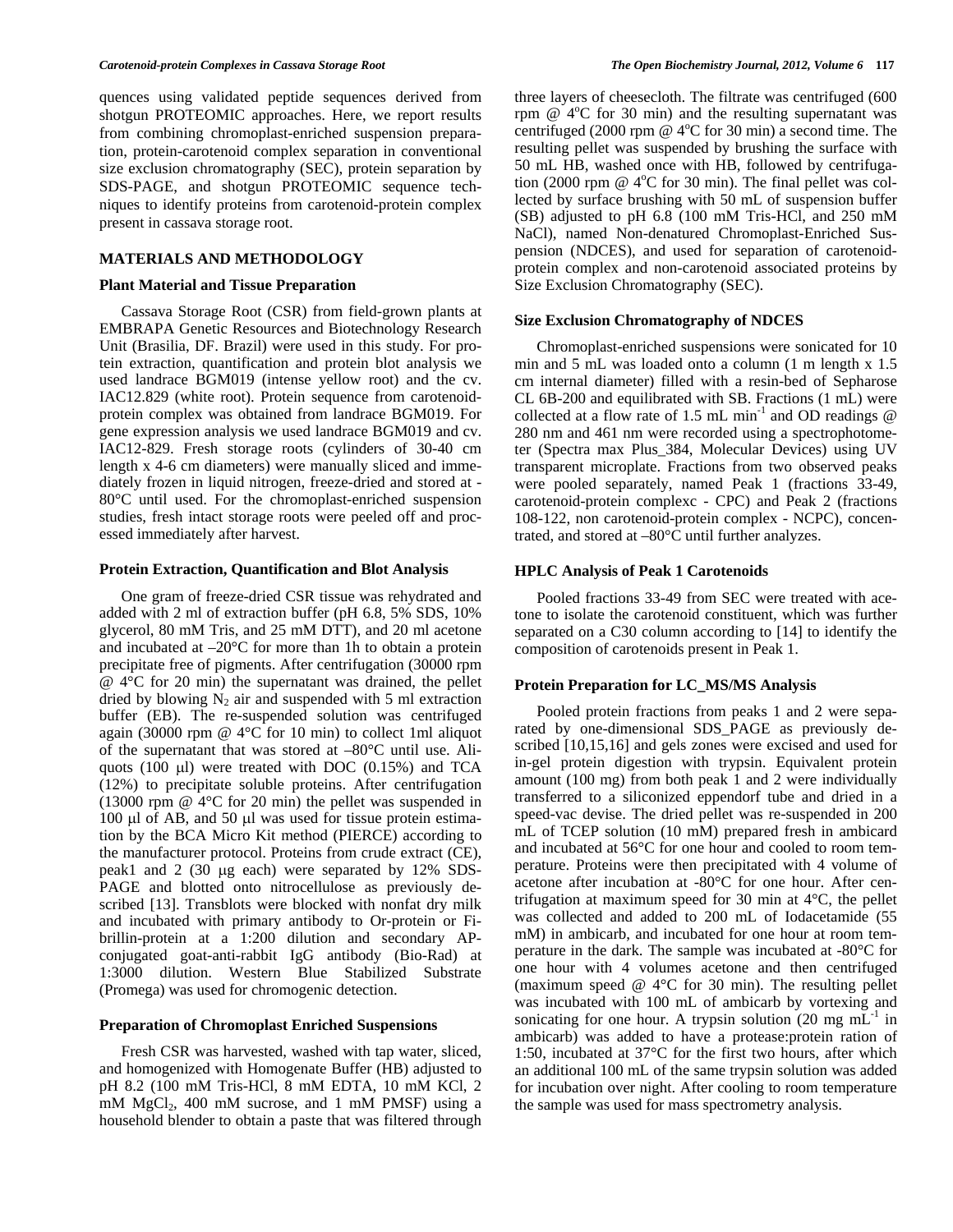### **LC-MS/MS Analysis**

 After initial protein digestion, peptides were ionized, detected, isolated, fragmented and sequenced in a qTOF MALDI MS/MS. The operating software generated MS and MS/MS spectra, and the peptide sequences were determined using the PROTEOMIC facilities and software available at USDA/ARS-National Animal Disease Center in Ames, Iowa.

### **Bioinformatics Analysis of Peptide and Protein Sequence Data**

 Peptide sequences were established using a MASCOT server database (http://www.matrixscience.com/cgi/search\_ form.pl?FORMVER=2&SEARCH=PMF) and statistical validation as well as protein sequence matching identification. Peptide sequences that produced no protein hits were further analyzed using *tblastx* and translation tools available in ExPASy at Proteomics Server (http://www.expasy.org/) using four cassava EST databases located at CIAT (http://webapp.ciat.cgiar.org/biotechnology/bioinformatics.ht m), ESTIMA (http://titan.biotec.uiuc.edu/cgi-bin/ESTWebsite/estima\_start?seqSet=cassava), EMBRAPA (http://www. genoma.embrapa.br/), and RIKEN (http://www.brc.riken. go.jp/lab/epd/Eng/species/manihot.shtml). Finally, the protein fragment sequences derived from the EST matching results were mapped to an Arabidopsis protein database [http://www.arabidopsis.org] and to cassava PROTEOME and GENOME databases [http://www.phytozome.net/cassava]. Information on cassava proteome loci, for identified protein, and genome scaffold (for their corresponding gene) were obtained to characterize their location and distribution of identified proteins in the carotenoid-protein complex.

# **RNA Isolation, Quantification, and cDNA Synthesis**

Total RNA was extracted twice using the phenol chloroform procedure described previously [17] and treated with RNAse free DNAse. Total RNA was quantified using the Quant-It RiboGreen RNA Kit according to the manufacturer (Molecular Probe). Total RNA (400 ng) was reverse transcribed in a 20 *μ*L reaction volume using a SuperScript III Platinum Two-Step qRT-PCR Kit (Invitrogen). The reactions were terminated by heat inactivation and the cDNA products were treated with RNase H and stored at –20°C.

### **Gene-Specific Primers, Certified Standard and Housekeeping Gene Primers**

Fluorogenic primers (FAM labeled LUX primer) and corresponding unlabeled primers were designed using the LUX Designer-Desktop version (Invitrogen) for each sequence of the cDNA fragment coding for genes as shown in Table **S1** (see supplementary data). Standard certified primers for 18S ribosomal (Invitrogen Cat. 115HM-02) and Gus (Invitrogen Cat. 112H-02), and qPCR plasmid Standards (Invitrogen Cat. 11741-100) with Gus ORF were used as internal controls and quantitative standards to generate standard curves respectively. All primers were synthesized and purchased from Invitrogen.

### **Quantitative Real Time PCR Analysis**

 Gene sequences coding for proteins identified from the carotenoid-protein complexes were used to quantify transcript abundance in white and intense yellow CSR using (qRT-PCR). The qRT-PCR assays were performed in triplicate for each extraction using a Bio-Rad system (BioRad model iCycler). Ribosomal RNA (18S) was used as an internal control and PCR efficiency was evaluated using GUS certified primers to obtain a quantitative standard curve for absolute expression analysis of target transcript level in samples. Each experiment was replicated at least three times. Alternatively, a relative expression assay using MEC 1 (gene coding for Pt2L4 protein, 17) was used as an internal control. qRT\_PCR products were sequenced at the EMBRAPA Genetic Resources and Biotechnology Genome facilities.

### **Data Analysis**

 To access the intrinsic property for the level of each transcript corresponding to the target gene in all samples, qRT-PCR amplification procedures consisted of absolute quantification expression using total RNA as normalizer. These methods provided an absolute quantitative standard curve for a dilution series based on the qPCR plasmid standards kit protocol (Invitrogene). Preliminary experiments with two unknown samples were performed to set up qRT-PCR amplification optimization conditions, including reliable exponential phase of amplification, qRT-PCR efficiency ranging from 90% to 105%, Ct threshold and baseline, and evaluation of each primer sets for target gene within an unknown sample. After setting up the optimized conditions, Ct values for all unknown samples and replications were interpolated from the standard curve estimating the level of transcript in unknown samples. In addition, a five point curve made with each amplicon was performed to obtain the efficiency of each primer (needed for the  $\Delta \Delta$ ct formula) and to know the range of amplification. After setting up the optimized conditions, Ct values for all unknown samples and replications were collected and normalized with housekeeping genes (internal controls) using the  $\Delta \Delta ct$  formula. Statistical parameters, such as mean and mean standard deviation, were performed in Excel.

### **RESULTS**

## **Carotenoid-protein Complex Isolation and Characterization**

 Proteins from non-denatured chromoplast-enriched suspension (CES) present in white and intense yellow cassava, containing chromoplast-associated proteins (CAP) were separated by SEC Fig. (**1A** and **1B**), respectively.

 Size exclusion chromatography profiles monitored with Abs<sub>461</sub> (carotenoids) and  $\text{Abs}_{280}$  (proteins) indicated the presence of two major peaks. Peak 1 (fractions 33-49) eluted within the void volume of the column, as determined with blue dextran (MW 2000 kDa) and overlap between the carotenoid and protein profiles indicates that Peak 1 represents a carotenoid-protein complex (CPC) with an estimated size close to 400 KDa. Peak 2 (fractions 108-122) eluted later in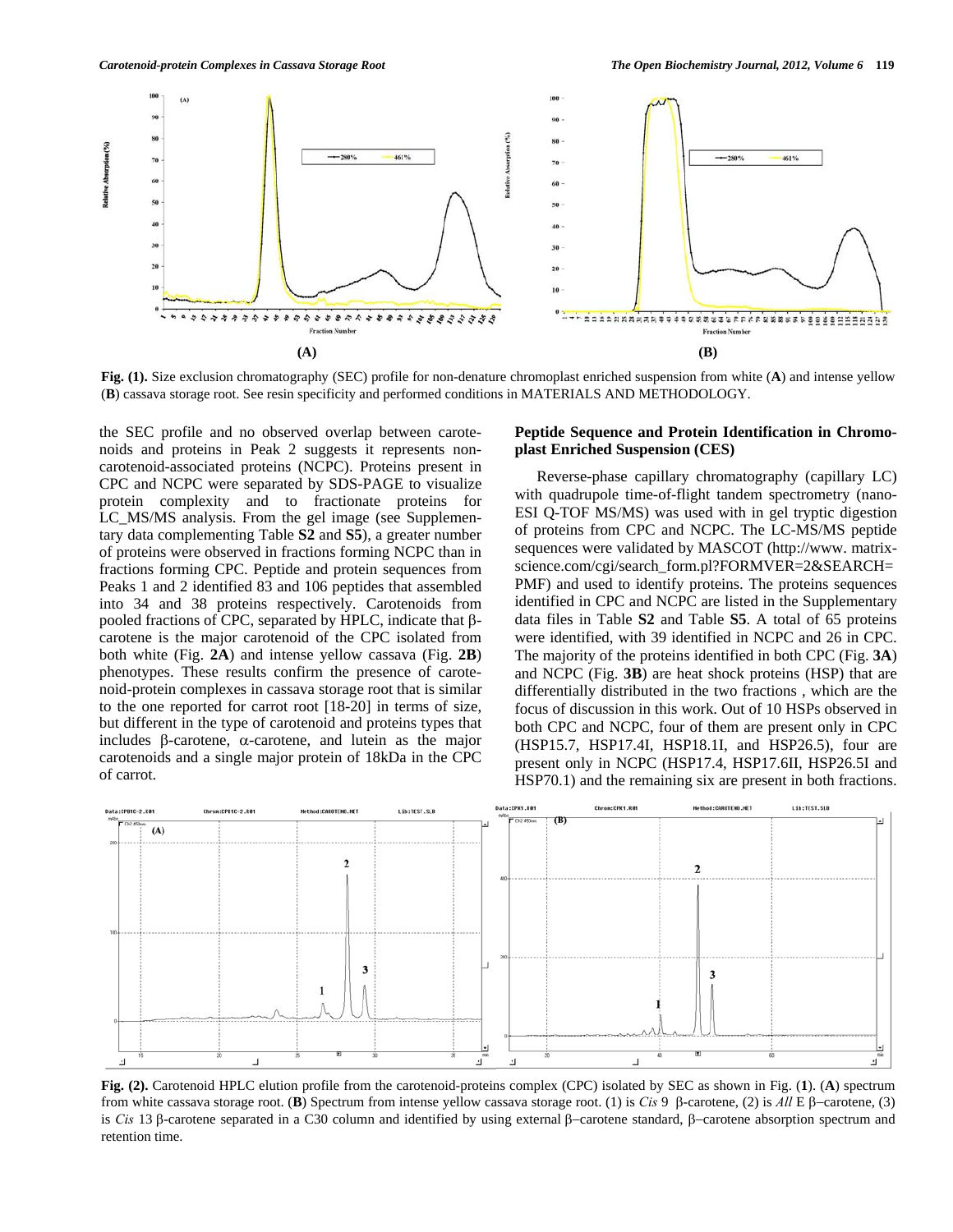

**Fig. (3).** Distribution of proteins present in the carotenoid-protein complex (**A**) and non-carotenoid associated protein (**B**).

This differential distribution of HSPs between these two fractions may indicate (1) differential properties of these HSPs to complex with carotenoids, (2) differential solubility in the SDS-PAGE gel separation procedure used in the present work, or (3) aggregation dynamics of a particular HSP *in vitro* or *in vivo* as reported by others [21].

### **Occurrence of Fibrillin- and Or-protein in White and Intense Yellow Cassava**

 Protein-blot analysis was used to test for the presence of Fibrillin- and Or-proteins as markers for fibrillar structure of chromoplast occurrence in CSR as suggested in others plant systems [7,22], as well as chromoplast formation and differentiation [23,24] respectively. Fibrillin- (Fig. **4A**) and Orprotein (Fig. **4B**) are present in CES and NCPC of intense yellow cassava, but not in CPC isolated fractions or CES of the white cassava. These results suggest that the type of chromoplast structure accumulating carotenoid in cassava is of fibrillar-type . Since Fibrillin- and Or-proteins were not detected in the CES or in CPC of white cassava, these results also indicate that intense yellow root accumulate more chromoplasts than white roots of cassava. At the same time, these results suggest that further microscopic studies will be needed to confirm the form, number and the behavior of chromoplast in CSR, which was not addressed in the present work.

### **Assign Assessed CAP Sequences to Cassava PRO-TEOME and GENOME**

 List of peptide and identified proteins sequences present in CPC are showed in Supplementary data in Table **S2** and Supplementary data in Table **S3** respectively. List of peptide and identified proteins sequences present in NCPC are showed in Supplementary data in Table **S4** and Supplementary data in Table **S5** respectively. The identified proteins were assigned to cassava PROTEOME and GENOME databases and results are summarized in Tables **1** to **4**.

 It was observed that 30 identified proteins in CPC were distributed in 28 cassava-protein loci and 19 families while 33 proteins in NCPC are distributed in 44 loci and 25 families. The HSP group individuals for CPC are located in 9 loci



Fig. (4). Western blot analysis of proteins (35µg/lane) extracts using antiserum raised against Fibrillin- (**A**) and Or-protein (**B**). Line 1 is chromoplast enriched suspension. Line 2 is total protein fraction from CPC. Line 3 is total protein fraction from NCAP identified in the profile of size exclusion chromatography as shown in Fig. (**1**).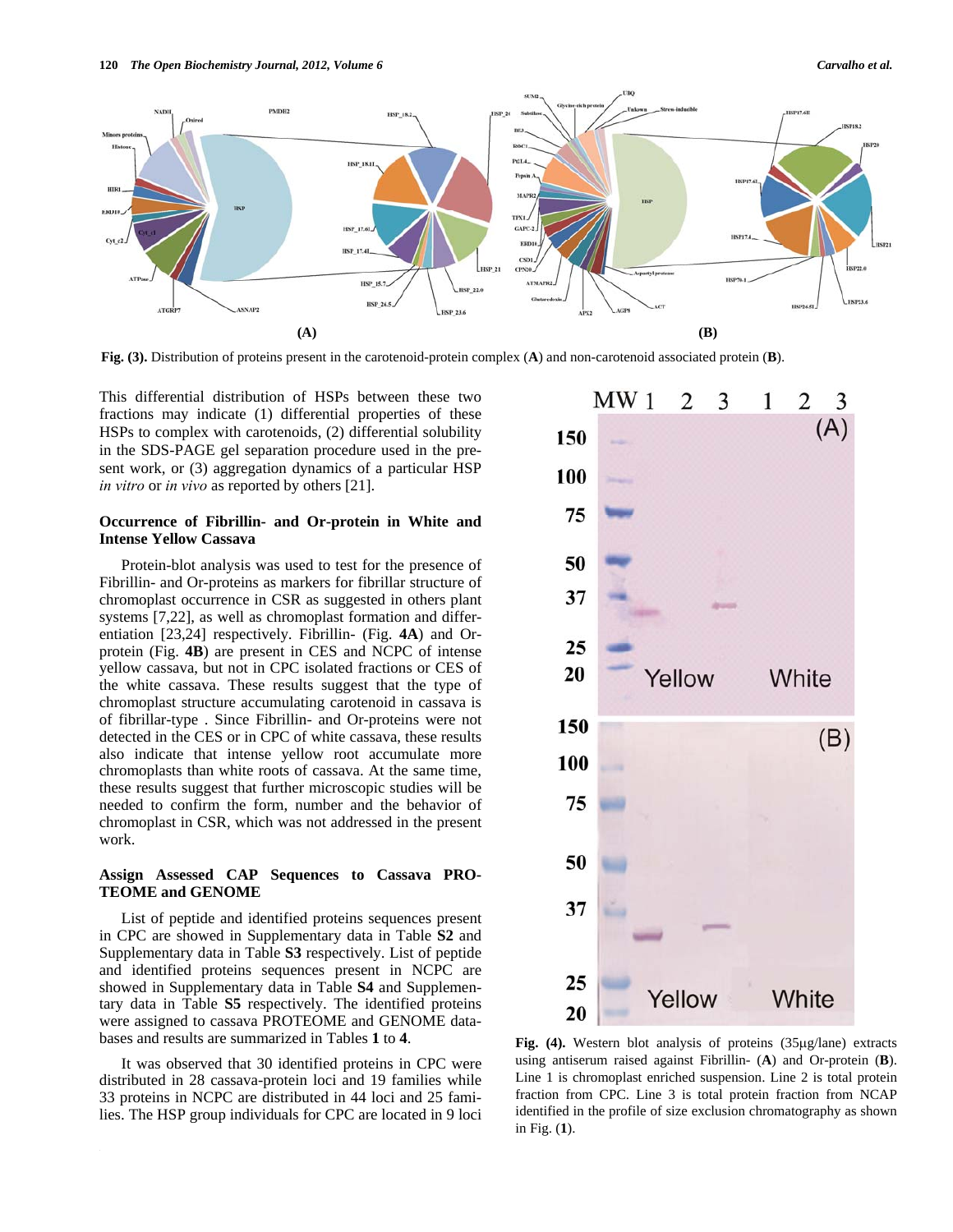# **Table 1. Identified Proteins in the Carotenoid-Protein Complex and their Distribution in the Cassava Genome**

| <b>Cassava Genome Scaffold</b> | <b>Score</b> | E_Value          | <b>Protein Name Abbreviation</b> |
|--------------------------------|--------------|------------------|----------------------------------|
| scaffold06948                  | 971.5        | $\boldsymbol{0}$ | ACT7                             |
| scaffold09150                  | 836.2        | $\boldsymbol{0}$ | Actin                            |
| scaffold10689                  | 291.6        | 4.9e-77          | Alpha_SNAP2                      |
| scaffold04718                  | 513.4        | 6.9e-144         | ATGRP7                           |
| scaffold03604                  | 1004.0       | $\boldsymbol{0}$ | ATPase                           |
| scaffold04355                  | 921.0        | $\boldsymbol{0}$ | ATPase                           |
| scaffold03264                  | 73.4         | $2.7e-11$        | ATPsyn                           |
| scaffold04355                  | 161.8        | 4.5e-38          | ATPsyn                           |
| scaffold04355                  | 248.3        | 1.1e-63          | ATRZ-1A                          |
| scaffold06708                  | 629.8        | 3.4e-179         | $\rm BE$                         |
| scaffold08729                  | 132.9        | 1.8e-29          | COX2                             |
| scaffold06028                  | 499.0        | 1.8e-139         | $Cyto_c1$                        |
| scaffold06697                  | 502.6        | 1.8e-140         | Cyto_c1                          |
| scaffold05875                  | 122.1        | 6.8e-26          | Dihy_acet                        |
| scaffold06708                  | 747.9        | $\mathbf{0}$     | ERD10                            |
| scaffold08053                  | 302.4        | 2.2e-80          | HIR1                             |
| scaffold12794                  | 261.0        | 6.6e-68          | HIR1                             |
| scaffold06656                  | 244.7        | 4.4e-63          | Histone                          |
| scaffold05875                  | 731.7        | $\boldsymbol{0}$ | HSP_17.4I                        |
| scaffold06512                  | 1292.5       | $\boldsymbol{0}$ | HSP_17.6I                        |
| scaffold06908                  | 949.9        | $\boldsymbol{0}$ | HSP_17.6I                        |
| scaffold06512                  | 868.7        | $\boldsymbol{0}$ | HSP_18.1I                        |
| scaffold06908                  | 1323.2       | $\boldsymbol{0}$ | HSP_18.1I                        |
| scaffold06512                  | 868.7        | $\boldsymbol{0}$ | HSP_18.2                         |
| scaffold06908                  | 1323.2       | $\boldsymbol{0}$ | HSP_18.2                         |
| scaffold08265                  | 1545.0       | $\boldsymbol{0}$ | HSP_18.2                         |
| scaffold06512                  | 868.7        | $\boldsymbol{0}$ | HSP_20                           |
| scaffold07543                  | 1041.8       | $\boldsymbol{0}$ | $HSP_21$                         |
| scaffold09151                  | 1204.1       | $\boldsymbol{0}$ | HSP_22.0                         |
| scaffold06701                  | 1162.7       | $\boldsymbol{0}$ | HSP_23.6                         |
| scaffold04151                  | 881.3        | $\boldsymbol{0}$ | HSP_26.5                         |
| scaffold04355                  | 161.8        | 4.5e-38          | HSP17.6                          |
| scaffold06512                  | 358.4        | 4.0e-97          | <b>HSP20</b>                     |
| scaffold06908                  | 949.9        | $\boldsymbol{0}$ | <b>HSP20</b>                     |
| scaffold08265                  | 250.2        | 3.0e-65          | <b>HSP20</b>                     |
| scaffold00069                  | 978.7        | $\boldsymbol{0}$ | <b>HSP21</b>                     |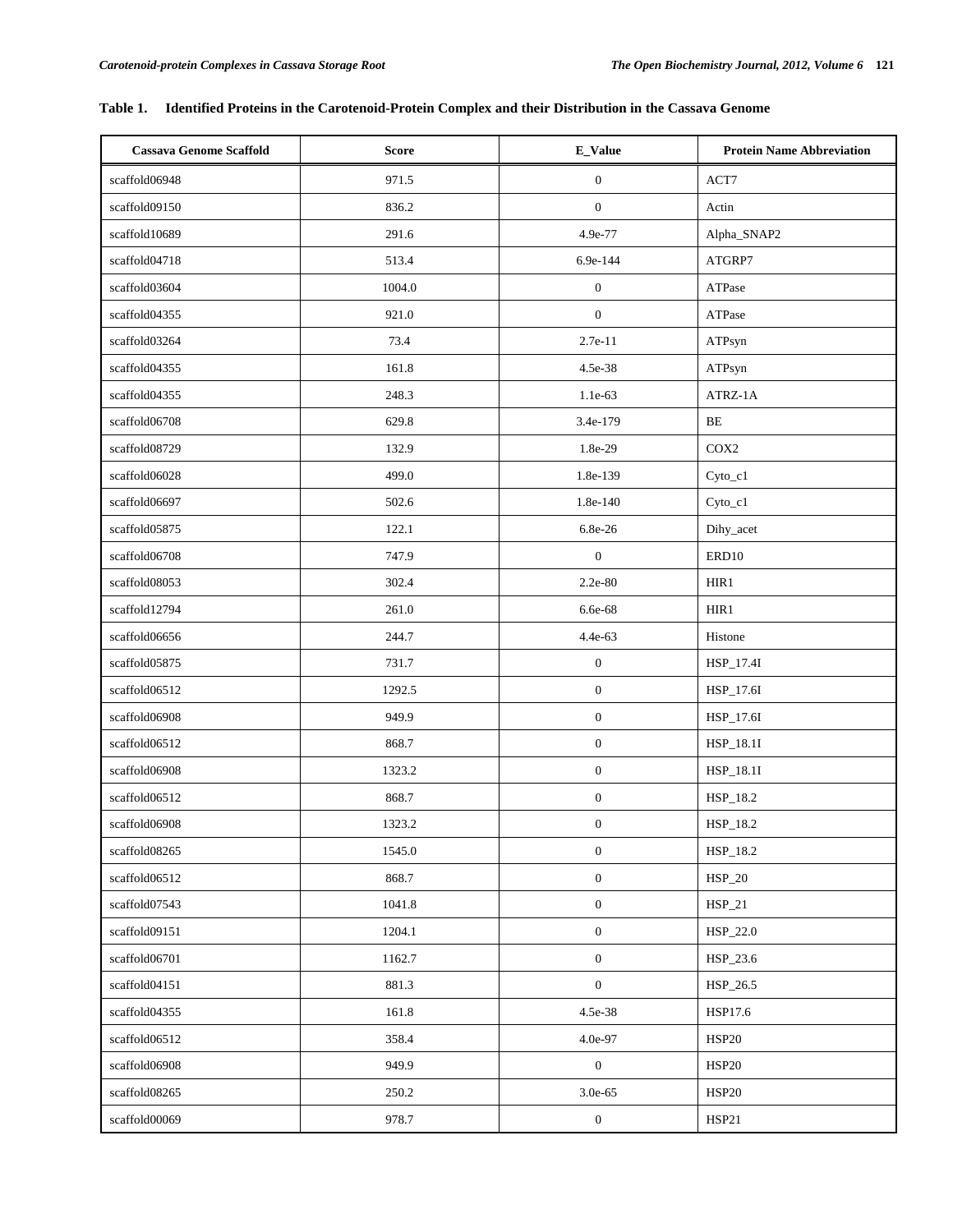| <b>Cassava Genome Scaffold</b> | <b>Score</b> | <b>E_Value</b> | <b>Protein Name Abbreviation</b> |
|--------------------------------|--------------|----------------|----------------------------------|
| scaffold06701                  | 1162.7       | $\overline{0}$ | HSP23.6                          |
| scaffold02264                  | 149.2        | $2.3e-34$      | MAB1                             |
| scaffold00069                  | 1038.2       | $\mathbf{0}$   | NADH                             |
| scaffold10097                  | 468.4        | $3.2e-130$     | OEP16                            |
| scaffold07528                  | 1402.5       | $\theta$       | Oxireductase                     |
| scaffold07851                  | 834.4        | $\mathbf{0}$   | PATL1                            |
| scaffold06782                  | 573.0        | $2.2e-161$     | PMDH <sub>2</sub>                |
| scaffold06089                  | 719.0        | $\mathbf{0}$   | RBP31                            |
| scaffold00325                  | 1031.0       | $\mathbf{0}$   | $RRM_1$                          |
| scaffold07851                  | 383.6        | 8.2e-105       | SEC <sub>14</sub>                |
| scaffold02892                  | 798.4        | $\mathbf{0}$   | snRNP                            |
| scaffold12794                  | 1123.0       | $\theta$       | snRNP                            |

| Table 2. Identified Proteins in the Carotenoid-Protein Complex Assigned to Cassava Proteome Locus and their Distribution in |  |  |  |  |  |
|-----------------------------------------------------------------------------------------------------------------------------|--|--|--|--|--|
| <b>Protein Families Assigned by Pfam Search</b>                                                                             |  |  |  |  |  |

| Pfam    | <b>Manihot Locus</b> | <b>Protein Name Abbreviation</b> | <b>Score</b> | <b>E_Value</b>   |
|---------|----------------------|----------------------------------|--------------|------------------|
| PF00022 | cassava4.1_033108m   | ACT7                             | 312.0        | 4.8e-85          |
| PF00022 | cassava4.1_033108m   | Actin                            | 350.5        | 1.1e-96          |
| PF00515 | cassava4.1 013135m   | ASNAP2                           | 367.5        | 2.8e-102         |
| PF10559 | cassava4.1_006793m   | ATPase                           | 194.5        | 3.5e-50          |
| PF00306 | cassava4.1 004726m   | ATPsyn                           | 228.0        | $3.2e-60$        |
| PF02806 | cassava4.1_001595m   | BE                               | 1726.8       | $\boldsymbol{0}$ |
| PF02167 | cassava4.1 012354m   | $Cyt_c1$                         | 425.6        | 1.1e-119         |
| PF00198 | cassava4.1 004864m   | Dihy_acet                        | 440.3        | 5.2e-124         |
| PF00257 | cassava4.1_015875m   | ERD10                            | 116.7        | 7.3e-27          |
| PF04716 | cassava4.1_017840m   | RBP31                            | 336.7        | 1.9e-92          |
| PF01145 | cassava4.1_013221m   | HIR1                             | 252.7        | 6.6e-68          |
| PF00125 | cassava4.1_019911m   | Histone                          | 167.5        | 2.1e-42          |
| PF00011 | cassava4.1_019659m   | HSP_15.7                         | 225.7        | 1.6e-59          |
| PF00011 | cassava4.1_018038m   | HSP_17.4I                        | 164.1        | 1.5e-61          |
| PF00011 | cassava4.1_018127m   | HSP 17.6I                        | 261.2        | 3.8e-70          |
| PF00011 | cassava4.1_017871m   | HSP_18.1I                        | 291.2        | 3.8e-79          |
| PF04969 | cassava4.1_017974m   | HSP_18.2                         | 266.9        | 9.5e-72          |
| PF00011 | cassava4.1 017871m   | $HSP_20$                         | 284.3        | 2.7e-77          |
| PF00011 | cassava4.1 015256m   | $HSP_21$                         | 396.4        | 1.1e-110         |
| PF04969 | cassava4.1_032436m   | HSP_22.0                         | 352.8        | 9.6e-98          |
| PF00011 | cassava4.1 016267m   | HSP_23.6                         | 382.9        | 1.3e-106         |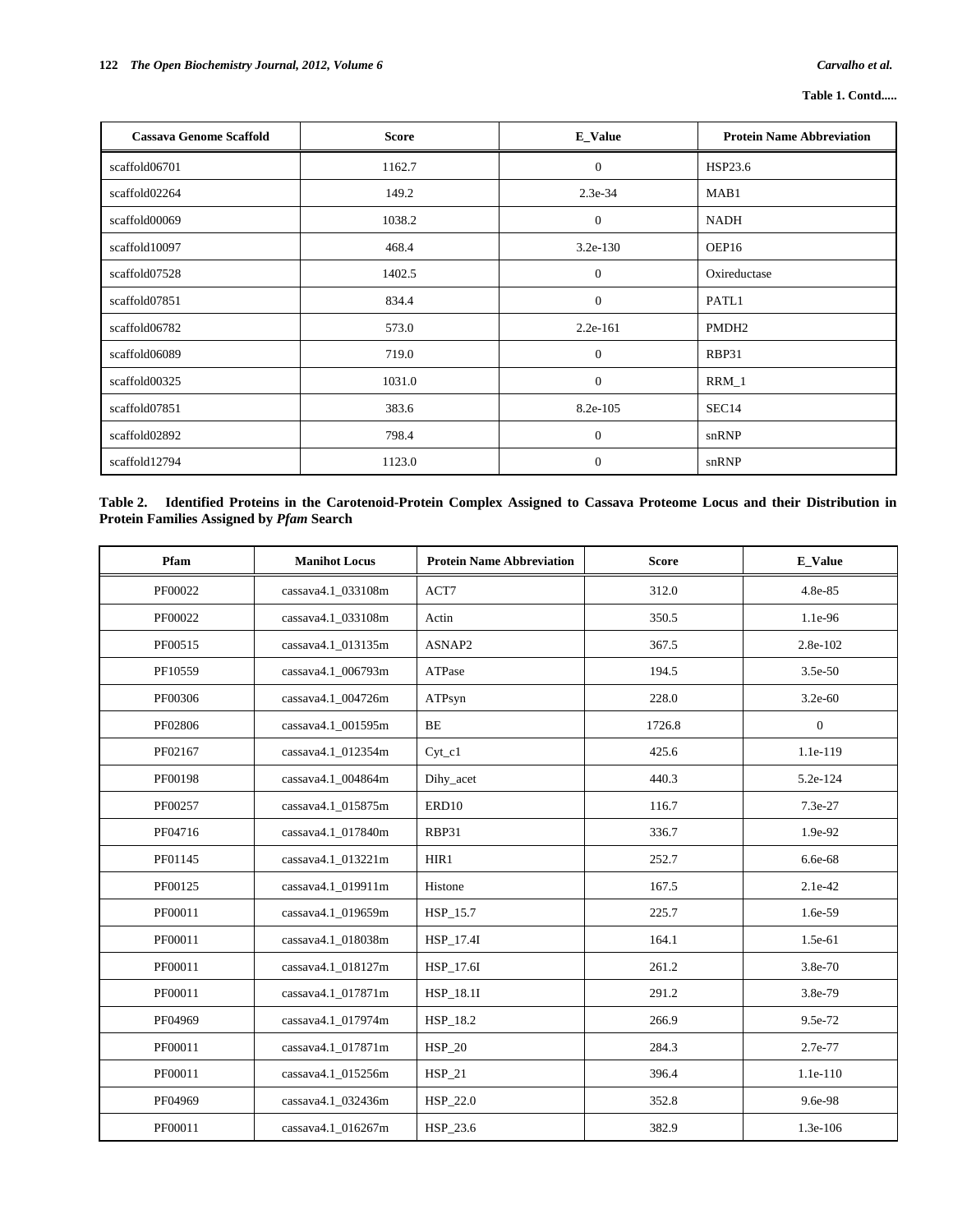| Pfam    | <b>Manihot Locus</b>  | <b>Protein Name Abbreviation</b> | <b>Score</b> | <b>E</b> Value |
|---------|-----------------------|----------------------------------|--------------|----------------|
| PF00011 | $cassava4.1$ 015518m  | HSP 26.5                         | 305.8        | $2.3e-83$      |
| PF01423 | cassava4.1 019986m    | snRNP                            | 58.9         | 2.8e-9         |
| PF02779 | $cassava4.1\_010415m$ | MAB1                             | 237.3        | $1.6e-63$      |
| PF02466 | cassava4.1_018513m    | OEP16                            | 256.1        | 9.4e-69        |
| PF00107 | cassava4.1 031433m    | Oxireductase                     | 377.5        | $4.6e-105$     |
| PF02866 | $cassava4.1$ 010611m  | PMDH <sub>2</sub>                | 612.1        | $\theta$       |
| PF00076 | cassava4.1 012182m    | <b>RNP</b>                       | 304.7        | 6.5e-83        |
| PF00076 | cassava4.1_019294m    | RRM 1                            | 161.4        | $4.5e-40$      |
| PF03765 | cassava4.1_003845m    | SEC <sub>14</sub>                | 309.3        | $6.2e-85$      |

# **Table 2. Contd.....**

# **Table 3. Identified Proteins in the Non-Carotenoid-Protein Complex and their Distribution in the Cassava Genome**

| <b>Cassava Scaffold</b> | <b>Total Score</b> | <b>E_Value</b>   | <b>Protein Name Abbreviation</b> |
|-------------------------|--------------------|------------------|----------------------------------|
| scaffold09150           | 839.9              | $\mathbf{0}$     | ACT7                             |
| scaffold03602           | 206.9              | 2.2e-51          | $\operatorname{ACT8}$            |
| scaffold03942           | 917.4              | $\mathbf{0}$     | AGP8                             |
| scaffold06708           | 482.8              | 1.0e-134         | Amylase                          |
| scaffold00506           | 398.0              | 8.5e-109         | APX2                             |
| scaffold06844           | 1067.1             | $\mathbf{0}$     | APX2                             |
| scaffold00069           | 978.7              | $\boldsymbol{0}$ | Aspartyl protease                |
| scaffold00847           | 906.6              | $\boldsymbol{0}$ | ATMAPR2                          |
| scaffold06708           | 482.8              | 1.0e-134         | BE                               |
| scaffold00506           | 398.0              | 8.5e-109         | CPN <sub>20</sub>                |
| scaffold10114           | 462.9              | 2.3e-128         | CPN20                            |
| scaffold04285           | 621.6              | 2.8e-176         | CSD1                             |
| scaffold06705           | 1104.9             | $\boldsymbol{0}$ | CSD1                             |
| scaffold06844           | 1067.1             | $\boldsymbol{0}$ | ERD10                            |
| scaffold04953           | 627.1              | 1.3e-177         | <b>GAPC</b>                      |
| scaffold06948           | 720.8              | $\mathbf{0}$     | <b>GAPC</b>                      |
| scaffold07543           | 122.1              | $6.2e-26$        | GAPC                             |
| scaffold03245           | 145.6              | 6.2e-33          | <b>GAPC</b>                      |
| scaffold07660           | 356.5              | 1.3e-96          | Glutaredoxin                     |
| scaffold07762           | 1103.1             | $\boldsymbol{0}$ | Glycine-rich protein             |
| scaffold05255           | 919.2              | $\mathbf{0}$     | <b>HSP17.4</b>                   |
| scaffold03651           | 1106.8             | $\mathbf{0}$     | <b>HSP17.4</b>                   |
| scaffold01127           | 1005.8             | $\mathbf{0}$     | <b>HSP17.4</b>                   |
| scaffold07859           | 1440.4             | $\mathbf{0}$     | HSP17.4                          |
| scaffold06908           | 502.3              | 4.3e-141         | HSP17.4                          |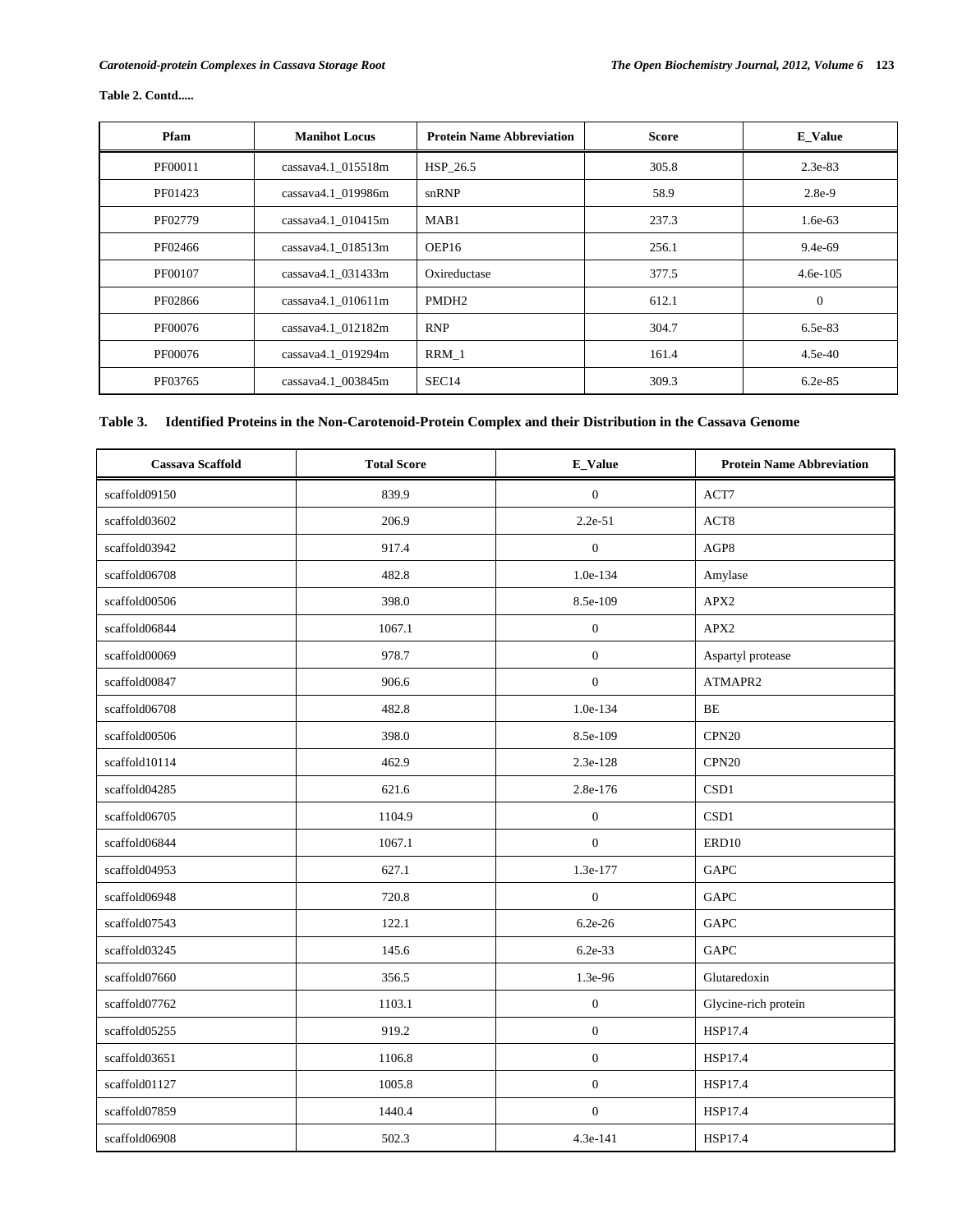| <b>Cassava Scaffold</b> | <b>Total Score</b> | E_Value          | <b>Protein Name Abbreviation</b> |
|-------------------------|--------------------|------------------|----------------------------------|
| scaffold10469           | 1287.1             | $\boldsymbol{0}$ | HSP17.4                          |
| scaffold12439           | 982.3              | $\mathbf{0}$     | HSP17.4                          |
| scaffold09151           | 1204.1             | $\boldsymbol{0}$ | HSP17.4                          |
| scaffold06512           | 1224.0             | $\boldsymbol{0}$ | HSP17.6I                         |
| scaffold05255           | 919.2              | $\boldsymbol{0}$ | HSP17.6I                         |
| scaffold10469           | 1287.1             | $\boldsymbol{0}$ | <b>HSP17.6II</b>                 |
| scaffold07859           | 1440.4             | $\boldsymbol{0}$ | <b>HSP17.6II</b>                 |
| scaffold06908           | 1285.3             | $\boldsymbol{0}$ | HSP18.2                          |
| scaffold05875           | 731.7              | $\boldsymbol{0}$ | <b>HSP18.2</b>                   |
| scaffold05255           | 919.2              | $\boldsymbol{0}$ | <b>HSP18.2</b>                   |
| scaffold12439           | 1561.2             | $\mathbf{0}$     | <b>HSP18.2</b>                   |
| scaffold08265           | 1545.0             | $\boldsymbol{0}$ | <b>HSP18.2</b>                   |
| scaffold06908           | 1285.3             | $\mathbf{0}$     | <b>HSP18.2</b>                   |
| scaffold06512           | 392.6              | 2.7e-107         | <b>HSP20</b>                     |
| scaffold08265           | 250.2              | 3.0e-65          | <b>HSP20</b>                     |
| scaffold00069           | 1038.2             | $\boldsymbol{0}$ | HSP21                            |
| scaffold03241           | 872.3              | $\mathbf{0}$     | HSP21                            |
| scaffold00467           | 596.4              | 1.1e-168         | HSP21                            |
| scaffold02817           | 1178.9             | $\mathbf{0}$     | HSP21                            |
| scaffold06908           | 502.3              | 4.3e-141         | HSP22.0                          |
| scaffold09151           | 1204.1             | $\boldsymbol{0}$ | HSP22.0                          |
| scaffold00069           | 978.7              | $\mathbf{0}$     | HSP23.6                          |
| scaffold06512           | 868.7              | $\mathbf{0}$     | HSP23.6                          |
| scaffold04151           | 881.3              | $\boldsymbol{0}$ | HSP26.5I                         |
| scaffold08265           | 571.2              | 3.8e-161         | <b>HSP70-1</b>                   |
| scaffold08265           | 250.2              | $3.0e-65$        | MAPR2                            |
| scaffold04175           | 419.7              | $1.0e-115$       | NAD binding                      |
| scaffold06598           | 378.2              | 3.4e-103         | Pepsin A                         |
| scaffold06844           | 1067.1             | $\boldsymbol{0}$ | Pt2L4                            |
| scaffold07859           | 1440.4             | $\boldsymbol{0}$ | Pt2L4                            |
| scaffold11638           | 1393.5             | $\boldsymbol{0}$ | ROC1                             |
| scaffold08559           | 903.0              | $\boldsymbol{0}$ | Stress-inducible                 |
| scaffold00467           | 520.7              | 6.1e-146         | Subtilase                        |
| scaffold11661           | 414.3              | 3.4e-114         | $\rm SUM2$                       |
| scaffold00847           | 780.3              | $\boldsymbol{0}$ | TPX1                             |
| scaffold10669           | 699.2              | $\boldsymbol{0}$ | UBQ10                            |
| scaffold12498           | 558.5              | 2.3e-157         | UBQ <sub>2</sub>                 |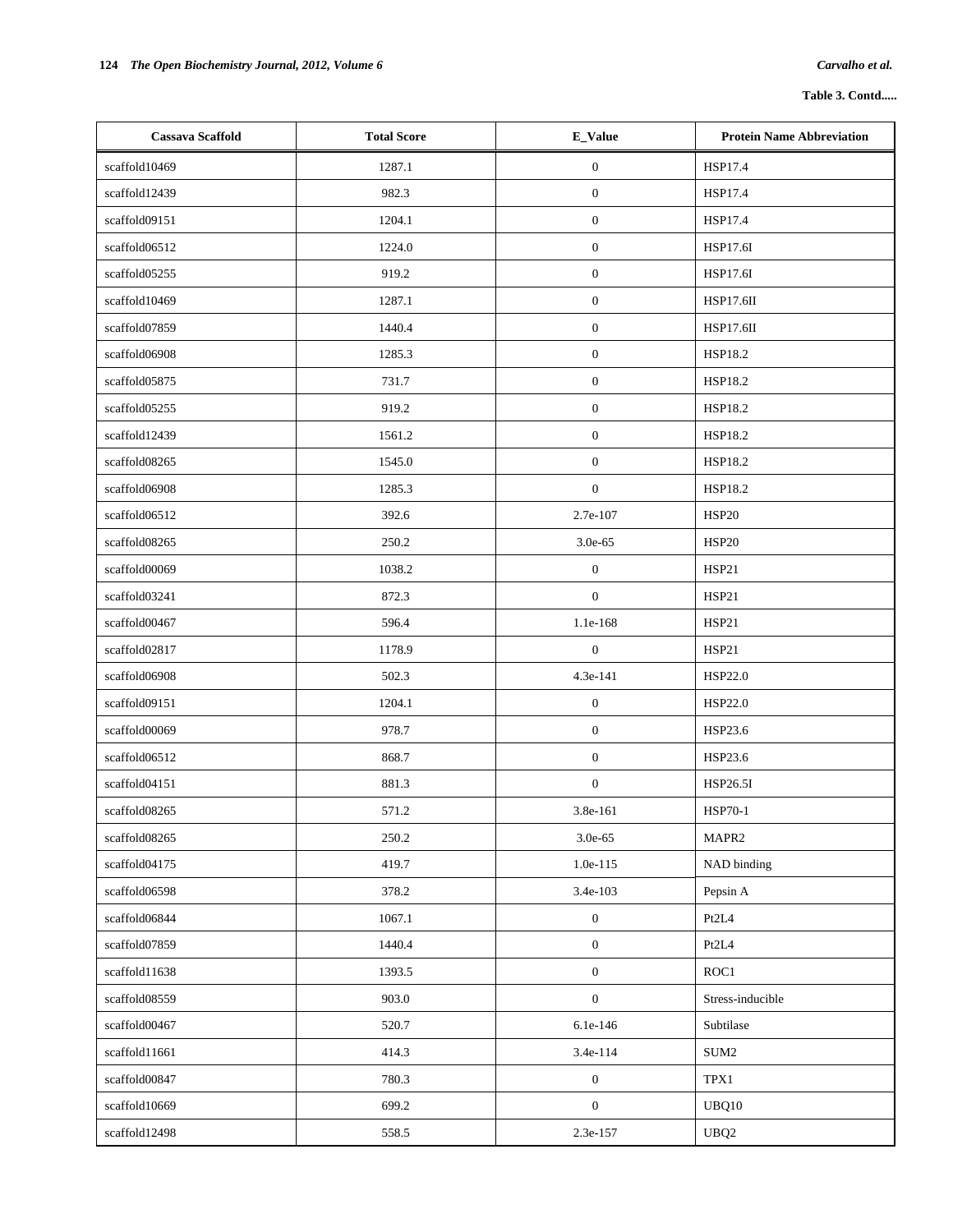# **Table 3. Contd.....**

| <b>Cassava Scaffold</b> | <b>Total Score</b> | <b>E_Value</b> | <b>Protein Name Abbreviation</b> |
|-------------------------|--------------------|----------------|----------------------------------|
| scaffold03055           | 1043.6             |                | UBQ <sub>2</sub>                 |
| scaffold10669           | 699.2              |                | UBQ3                             |
| scaffold00069           | 978.7              |                | UBQ6                             |
| scaffold07591           | 749.7              |                | Unkown                           |

# **Table 4. Identified Proteins in Non-carotenoid-protein Complex Assigned to Cassava Proteome Locus and their Distribution in Protein Families Assigned by** *Pfam* **Search**

| Pfam    | <b>Cassava Locus</b> | <b>Protein Name Abbreviation</b> | <b>Total Score</b> | E_Value        |
|---------|----------------------|----------------------------------|--------------------|----------------|
| PF00022 | cassava4.1_033108m   | ACT7                             | 371.3              | 3.4e-103       |
| PF00022 | cassava4.1_033108m   | ACT8                             | 448.7              | 1.5e-126       |
| PF02806 | cassava4.1_001595m   | AMYLASE                          | 255.8              | 6.2e-69        |
| PF00141 | cassava4.1_014643m   | APX2                             | 484.6              | 3.8e-137       |
| PF03489 | cassava4.1_005735m   | Aspartyl protease                | 517.7              | 4.6e-147       |
| PF00173 | cassava4.1_019974m   | ATMAPR2                          | 203.8              | 6.6e-53        |
| PF00166 | cassava4.1_014439m   | CPN <sub>20</sub>                | 461.5              | $3.2e-130$     |
| PF00080 | cassava4.1_018289m   | CSD1                             | 278.9              | 1.8e-75        |
| PF00257 | cassava4.1_015875m   | ERD10                            | 188.7              | 3.7e-48        |
| PF02469 | cassava4.1_031631m   | Fasciclin                        | 323.2              | 4.5e-89        |
| PF00044 | cassava4.1_011175m   | GAPC                             | 402.5              | 1.6e-112       |
| PF00044 | cassava4.1_011176m   | GAPC                             | 287.0              | 6.3e-78        |
| PF00044 | cassava4.1_011326m   | GAPC                             | 394.4              | 2.9e-110       |
| PF00044 | cassava4.1_011366m   | GAPC                             | 634.4              | $\overline{0}$ |
| PF00462 | cassava4.1_019777m   | glutaredoxin                     | 203.0              | 7.9e-53        |
| PF01277 | cassava4.1_016619m   | glycine-rich protein             | 243.4              | 7.0e-65        |
| PF00011 | cassava4.1_015256m   | HSP17.4                          | 403.3              | 9.5e-113       |
| PF00011 | cassava4.1_016281m   | HSP17.4                          | 302.8              | 1.5e-82        |
| PF04969 | cassava4.1_017267m   | <b>HSP17.4</b>                   | 295.0              | 9.6e-80        |
| PF00011 | cassava4.1_017871m   | <b>HSP17.4</b>                   | 291.2              | 3.8e-79        |
| PF00011 | cassava4.1_018066m   | <b>HSP17.4</b>                   | 241.1              | 2.4e-64        |
| PF00011 | cassava4.1_018093m   | HSP17.4                          | 281.6              | 3.8e-76        |
| PF00011 | cassava4.1_018121m   | HSP17.4                          | 305.4              | 1.4e-83        |
| PF00011 | cassava4.1_018127m   | <b>HSP17.4</b>                   | 261.2              | 4.0e-70        |
| PF00011 | cassava4.1_018158m   | HSP17.4                          | 267.7              | 5.5e-72        |
| PF00011 | cassava4.1_018376m   | HSP17.4                          | 295.8              | $1.0e-80$      |
| PF00011 | cassava4.1_017871m   | <b>HSP17.6I</b>                  | 291.2              | 3.8e-79        |
| PF00011 | cassava4.1_018127m   | <b>HSP17.6I</b>                  | 261.2              | 3.8e-70        |
| PF00011 | cassava4.1_018131m   | HSP17.6I                         | 167.2              | 2.1e-56        |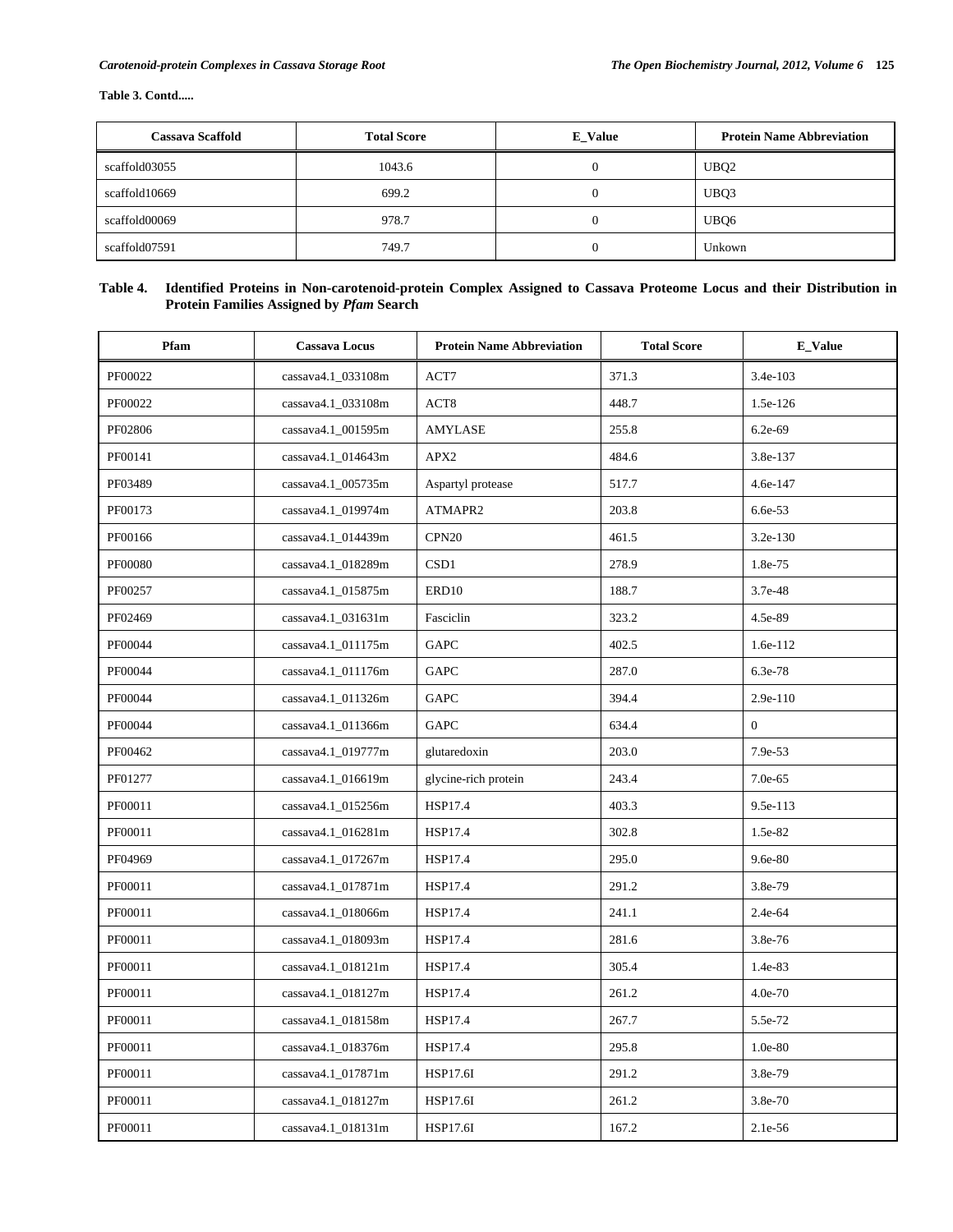### **Table 4. Contd.....**

| Pfam          | <b>Cassava Locus</b> | <b>Total Score</b><br><b>Protein Name Abbreviation</b> |       | <b>E_Value</b> |
|---------------|----------------------|--------------------------------------------------------|-------|----------------|
| PF00011       | cassava4.1_018158m   | HSP17.6II                                              | 267.7 | 5.5e-72        |
| PF00011       | cassava4.1_017871m   | <b>HSP18.2</b>                                         | 291.2 | 3.8e-79        |
| PF00011       | cassava4.1_018038m   | <b>HSP18.2</b>                                         | 164.1 | $1.5e-61$      |
| PF00011       | cassava4.1_018066m   | HSP18.2                                                | 241.1 | 2.4e-64        |
| PF00011       | cassava4.1_017871m   | <b>HSP20</b>                                           | 291.2 | 3.8e-79        |
| PF00011       | cassava4.1_018131m   | <b>HSP20</b>                                           | 235.0 | 3.7e-62        |
| PF00011       | cassava4.1_015256m   | <b>HSP21</b>                                           | 396.4 | 1.1e-110       |
| PF00011       | cassava4.1_018066m   | HSP21                                                  | 241.1 | 2.4e-64        |
| PF00011       | cassava4.1_017871m   | HSP22.0                                                | 291.2 | 3.8e-79        |
| PF00011       | cassava4.1_018066m   | HSP22.0                                                | 241.1 | 2.4e-64        |
| PF00011       | cassava4.1_015256m   | HSP23.6                                                | 396.4 | 1.1e-110       |
| PF00011       | cassava4.1_015518m   | HSP23.6                                                | 305.8 | 2.3e-83        |
| PF04969       | cassava4.1_017267m   | HSP23.6                                                | 295.0 | 9.6e-80        |
| PF04969       | cassava4.1_017974m   | HSP23.6                                                | 266.9 | 9.5e-72        |
| PF04969       | cassava4.1_022774m   | HSP23.6                                                | 226.9 | 1.1e-59        |
| PF04969       | cassava4.1_032436m   | HSP23.6                                                | 352.8 | 9.6e-98        |
| PF00012       | cassava4.1_003331m   | <b>HSP70-1</b>                                         | 194.5 | 9.2e-59        |
| PF00012       | cassava4.1_003343m   | <b>HSP70-1</b>                                         | 379.0 | 3.0e-105       |
| PF05193       | cassava4.1_005898m   | pepsin A                                               | 274.2 | 1.3e-73        |
| <b>UNKOWN</b> | cassava4.1_017439m   | Pt2L4                                                  | 57.0  | 1.8e-8         |
| PF00160       | cassava4.1_017662m   | ROC1                                                   | 323.9 | 6.3e-89        |
| PF00515       | cassava4.1_004441m   | stress-inducible                                       | 305.8 | 1.3e-83        |
| PF05922       | cassava4.1_019197m   | subtilase                                              | 221.5 | 2.9e-58        |
| PF00240       | cassava4.1_019468m   | $\rm SUM2$                                             | 117.1 | 2.1e-27        |
| PF00578       | cassava4.1_017973m   | TPX1                                                   | 322.0 | 1.9e-88        |
| PF00240       | cassava4.1 019139m   | UBQ10                                                  | 247.3 | 4.5e-66        |
| PF07708       | cassava4.1 009650m   | UBQ <sub>2</sub>                                       | 313.9 | $2.6e-160$     |
| PF11976       | cassava4.1_018181m   | UBQ <sub>2</sub>                                       | 266.5 | 6.5e-72        |
| PF00240       | cassava4.1_019139m   | UBQ3                                                   | 247.3 | 4.6e-66        |
| <b>UNKOWN</b> | cassava4.1 015690m   | Unkown                                                 | 287.0 | 1.1e-77        |

and distributed in 2 protein families. The gene coding for those proteins are distributed in 30 scaffolds for the CPC and 43 for the NCPC in the cassava GENOME. For the case of HSP, the genes coding for 10 HSP identified in CPC and in NCPC showed different distribution pattern, being 11 scaf folds for the CPC group and 15 scaffolds for the NCPC group. These results contribute to the overall observation about the functional complexity of HSPs in plants as well as the distribution and arrangement of their genes in the cassava genome.

### **Gene Expression Analysis**

 Expression of two genes, one related to chromoplast structure definition (Fibrillin gene) and another related to chromoplast development (Or-gene coding for Or-protein), were analyzed to gain insights on abundance and formation of chromoplast in CSR. Four identified gene sequences coding for proteins in the CPC (HSP18.1, HSP17.6, HSP17.4 and HSP21) were used to search for their possible roles in differential sequestration of  $\beta$ -carotene in white and intense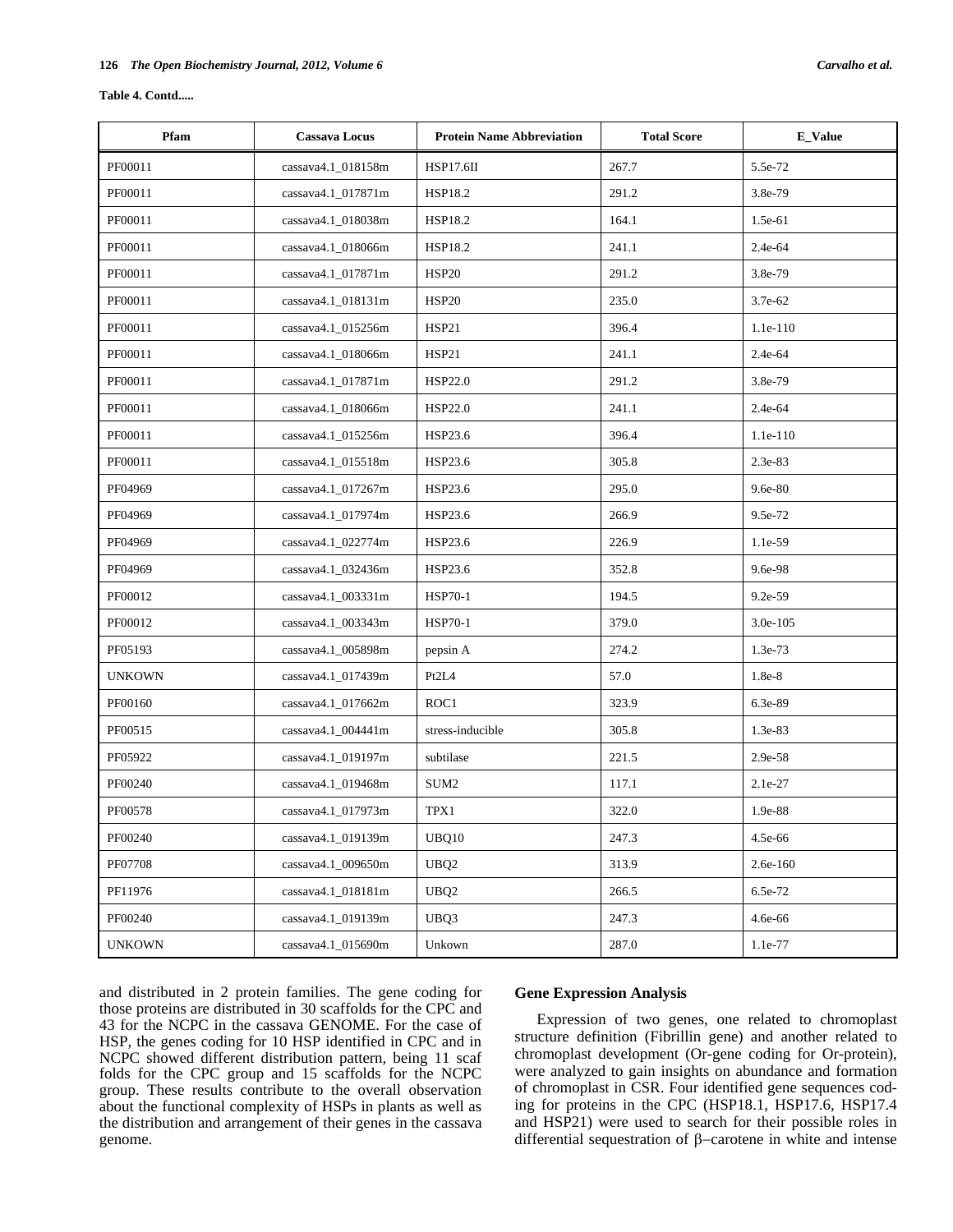

**Genes for Carotenoid Associated Proteins** 

**Fig. (5).** Differential levels of transcript for genes coding for a set of proteins related to carotenoid accumulation in white (**A**) and intense yellow (**B**). Relative values expressed in relation to white roots.



**Fig. (6).** Dissociation curve derived from qRT-PCR amplification for genes coding for Fibrillin (**A**), Or-protein (**B**), CAP1 (**C**), CAP2 (**D**), present in CPC of white and intense yellow cassava storage root.

yellow genotypes. Transcript levels for the above listed genes were more abundant in the intense yellow than in white CSR (Fig. **5**) and followed the pattern of carotenoid accumulation.

 The dissociation temperature curve patterns shown in Fig. (**6**) of the qRT-PCR amplification of the four genes listed above indicates a change in nucleotide coding sequence for HSP21 (Fig. **6D**), which is associated with high amounts of carotenoid accumulation in the intense yellow landrace. The overall observation about the functional complexity of HSPs in plants as well as their distribution and arrangements of their genes in the cassava genome. Indeed, the sequence of the corresponding amplified fragment (Fig. **7**) revealed four single point mutations in the gene coding for this protein that may favor carotenoid sequestration in the CSR of intense yellow phenotype.

 In addition, these results corroborate those observed by protein blot analysis where Fibrillin- and Or-protein support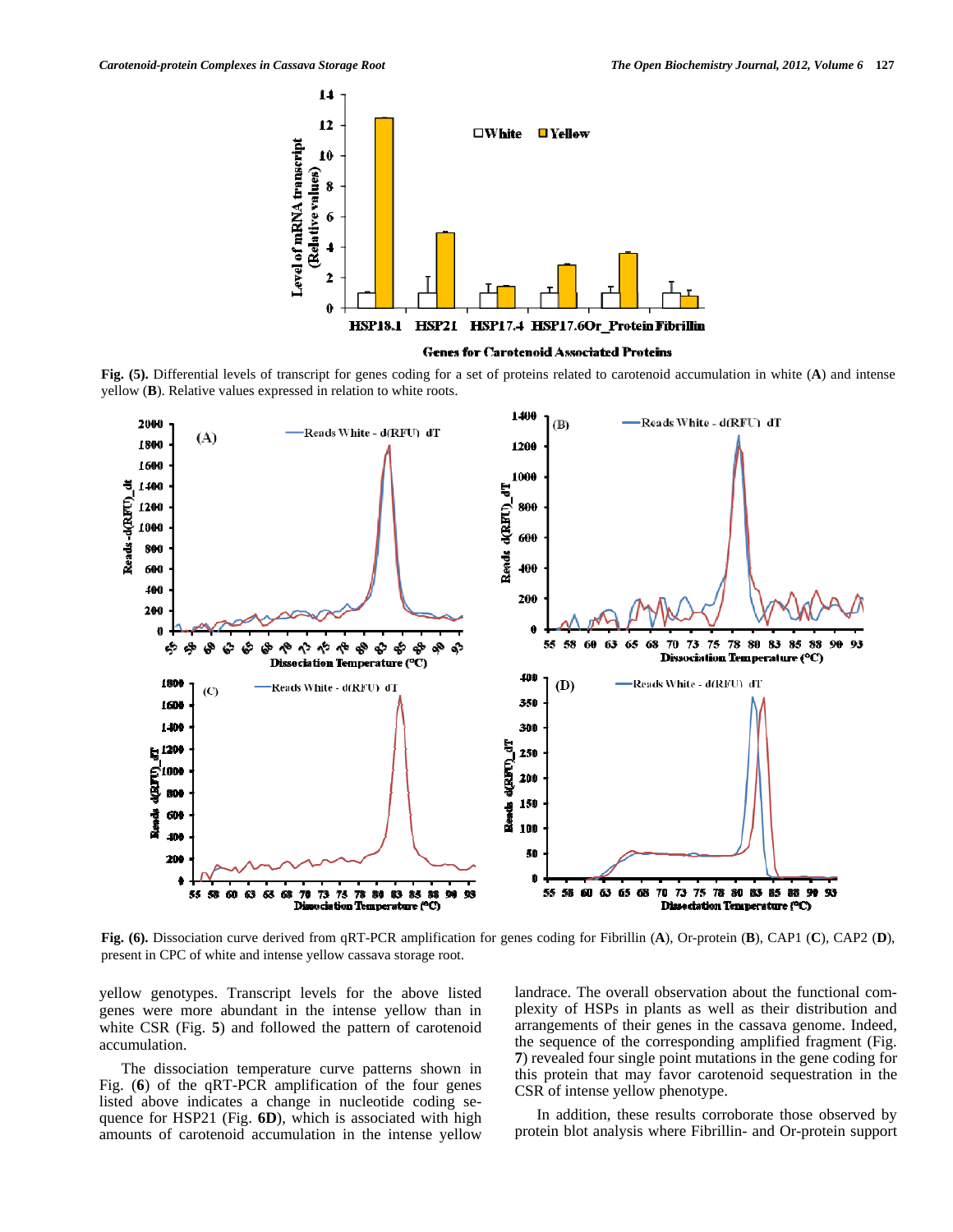### 128 *The Open Biochemistry Journal, 2012, Volume 6*

| Carvalho et al. |  |  |  |
|-----------------|--|--|--|
|-----------------|--|--|--|

| 1. IAC 12.829 (White) |                                |  | 10<br>A G G A G A T A A C A A G G A C A C A T C C G T G G A T G T G C A A G T C A A T C C C C C A G G G T A G C |  |
|-----------------------|--------------------------------|--|-----------------------------------------------------------------------------------------------------------------|--|
| 2. Guanamara (White)  |                                |  | A G G A G A T A A C A A G G A C A C A T C C G T G G A T G C C A A G T C A A T C C C C A G G G T A G C           |  |
| 3. Surbin (Yellow)    |                                |  | AGGAGA TAACAAGGACACA TCCG TGGA TG TGCAAG TCAA TCCTCAGAG TAGC                                                    |  |
| 4. BGM019 (Yellow)    |                                |  | A G G A G A T A A C A A G G A C A C A T C C G T G G A T G C C A A G T C A A T C C T C A G A G T A G C           |  |
|                       |                                |  |                                                                                                                 |  |
| 1. IAC 12.829 (White) |                                |  |                                                                                                                 |  |
| 2. Guanamara (White)  |                                |  |                                                                                                                 |  |
| 3. Surbin (Yellow)    |                                |  | CAAGGCACAGCAGTTGAAAAAAGACCTAGGAGGCAGCTGGCCCTTGATGTCT                                                            |  |
| 4. BGM019 (Yellow)    |                                |  | CAAGGCACAGCAGTTGAAAAAAGACCTAGGAGGCAGCTGGCCCTTGATGTCT                                                            |  |
|                       |                                |  |                                                                                                                 |  |
| 1. IAC 12.829 (White) | <sup>110</sup><br>CACCTTTCGGTT |  |                                                                                                                 |  |
| 2. Guanamara (White)  | CACCTTTCGGTT                   |  |                                                                                                                 |  |
| 3. Surbin (Yellow)    | CACCTTTCGGTT                   |  |                                                                                                                 |  |
| 4. BGM019 (Yellow)    | CACCTTTCGGTT                   |  |                                                                                                                 |  |
|                       |                                |  |                                                                                                                 |  |

**Fig. (7).** Sequence comparison for the amplicon resulting from qRT-PCR of HSP21 from white and intense yellow cassava storage root.

a role for enhancement of protein carotenoid sink capacity (i.e. chromoplast formation and number) as well as a possible specific role for HSP21 in the carotenoid sequestration mechanism.

### **DISCUSSION**

 Carotenoid-protein complex (CPC) formation in specialized supramolecular structures inside the chromoplast has been associated with several molecular functional interactions [1,24], including sequestration of specific carotenoids that aid in driving the carotenoid synthesis pathway towards completion. The characterization of CPC protein composition in chromoplast of cassava storage root (CSR) identified HSPs as the major type of proteins present in the complex. Further, specific markers for proteins (Fibrillin) used in this study indicate chromoplasts of intense yellow cassava storage root are of fibrillar type capable of chromoplast differentiation [25-27] and carotenoid accumulation [25]. Results from this study also suggest that a specific haplotype of HSP21 could explain the differential carotenoid accumulation in intense yellow cassava landraces.

 HSPs are classes of proteins that are unique, abundant and diverse in plants, especially in non-green tissue [28,29]. Higher plants have at least 20 small Heat Shock Proteins (sHSPs) and some species may have up to 40 different sHSPs [30]. The sHSPs are involved in response to environmental stress such as heat, cold, drought and salinity stress [31,32]. In the absence of environmental stress, sHSPs expression in plants are restricted to certain stages of development such as embryogenesis, seed germination, pollen development, and fruit maturation [33,34]. In the case of CSR, we observed that the proteins forming the CPC in root chromoplast are mainly composed of the sHSP family with variable levels of expression, depending on the type of carotenoid accumulating genotype. For instance, transcripts for HSP18.1 and HSP21 are more abundant in intense yellow cassava storage root where values of  $\beta$ -carotene accumulation were 100x more than in white root. While HSP18.1 may be responsible for the enhancement of total carotenoid accumulation, HSP21 may also play a role in the specificity to -carotene accumulation throughout the sequestration mechanism as observed in tomato [35]. In addition, a new heteroduplex double strand cDNA sequence for the gene coding for HSP21 was observed, suggesting that an isoform of this protein is coded by a different gene haplotype possesing four single point mutations in the sequence of the amplicon (Fig. **7**) that may be responsible for the sequestration of high  $\beta$ -carotene in intense yellow CSR. In other plant systems, the presence of a specific HSP21 protein, has been speculated to act as an antioxidant under oxidative stress [36] or as an enhancer of carotenoid accumulation in tomato fruit of a transgenic plant [35]. More in-depth research on the genotypes enriched with special carotenoids from other cassava landraces, will have a larger impact on carotenoid genetic improvement in new varieties and strengthen our knowledge of protein content enhancement and carotenoid regulation in non-green tissue.

 Fibrillin has been found in a number of plants and plays a structural role in carotenoid-storing fibrillar type chromoplasts [37]. This prompted us to examine the presence of fibrillin in CSR, which could help define the type of ultramolecular structure of chromoplast present in CSR. Here we demonstrated that fibrillin antibody recognized a putative cassava fibrillin protein in CES of intense yellow but not in white cassava storage root. This evidence supports the presence of carotenoid-fibril type in CSR, rather than other type of structures observed in roots such as carrot [18] that also store high amounts of carotenoids. Based on the discovery of Or-protein and its cellular function in inducing formation of chromoplasts [25,38], we used Or-protein antibody to recognize this protein in CSR as a possible indicator of the differential number of chromoplasts between intense yellow and white CSR. Indeed, Or-protein was observed in CES of intense yellow but not in white root. This evidence indicates the potential for more chromoplasts present in intense yellow CSR creating a metabolic sink for carotenoid accumulation, similar to that observed in transgenic potato tuber overexpressing the Or-gene that accumulate greater levels carotenoids [39].

## **CONCLUSION**

 In conclusion, this study provides evidence that the carotenoid-protein complex, in cassava storage root, is enriched with HSPs that interact with different carotenoids, depending on the genetic background of cassava landrace. The presence of Fibrillin- and Or-protein may confirm the fibrillar type of chromoplast and intense chromoplast formation in storage root of intense yellow compared to white cassava CSR. The novel allele of HSP21, identified in the present work, may be an important tool for genetic manipulation of protein content in cassava storage root contributing to a natural sink for protein and carotenoid accumulation in intense yellow CSR. Further elucidation of the roles of HSP21 in binding specifi-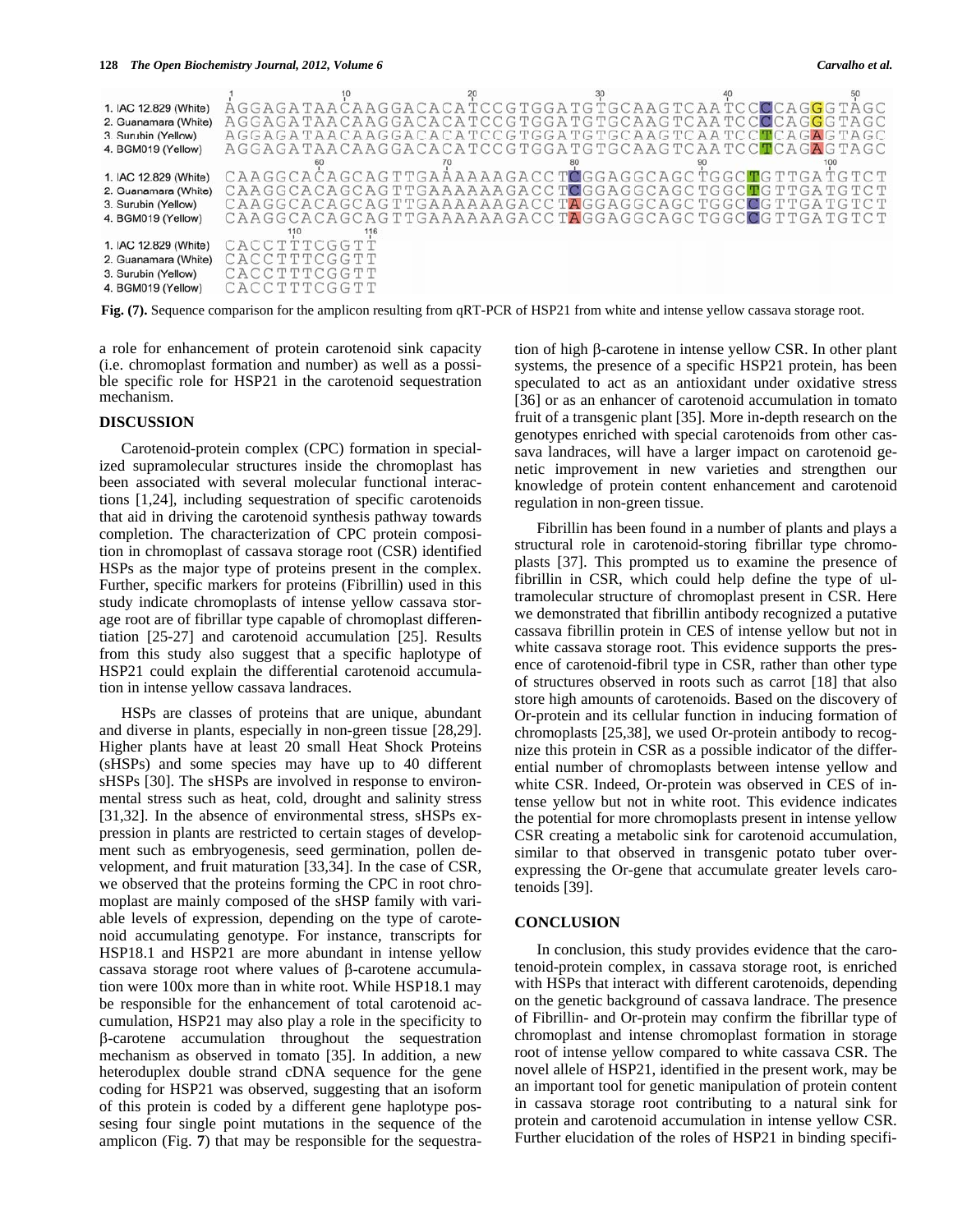### *Carotenoid-protein Complexes in Cassava Storage Root The Open Biochemistry Journal, 2012, Volume 6* **129**

cally with  $\beta$ -carotene or in inducing accumulation of carotenoid in CSR would provide a significant contribution to our understanding of the molecular machinery controlling carotenoid accumulation in non-green tissues.

### **AKNOWLEDGEMENTS**

 Financial support from EMBRAPA/LABEX-US, in collaboration with the USDA-ARS, Red River Valley Agricultural Research Center in Fargo, ND, is acknowledged. Special acknowledges are also extended for the financial support provided by the Conselho Nacional de Desenvolvimento Científico e Tecnológico-CNPq (grant number 680.410/01- 1), the National Biotechnology Program of EMBRAPA (grant number 06.03.02.058), International Atomic Energy Agency (grant number BRA\_13188), State Administration of Foreign Experts Affairs, China (grant number Y20100- 326001) as well as the KLUGRTC, MA/CATAS\_TCGRI from China (grant number KFKT\_2010\_01.

### **CONFLICTS OF INTEREST**

 There are no conflicts of interest and the authors agree not to withdraw their manuscript at any stage prior to publication.

# **SYMBOLS AND ABBREVIATIONS**

| <b>PAP</b>   | $=$ | plastid lipid-associated proteins                  |  |  |
|--------------|-----|----------------------------------------------------|--|--|
| CAP          | $=$ | carotenoid associated proteins                     |  |  |
| EB           | $=$ | extraction buffer                                  |  |  |
| SВ           | $=$ | <b>Suspension Buffer</b>                           |  |  |
| <b>CES</b>   | $=$ | Chromoplast enriched suspension                    |  |  |
| <b>SEC</b>   | $=$ | Size exclusion chromatography                      |  |  |
| <b>CPC</b>   | $=$ | carotenoid-protein complex                         |  |  |
| <b>NDCES</b> | $=$ | Non-denatured Chromoplast-Enriched Sus-<br>pension |  |  |
| <b>NCPC</b>  | $=$ | non carotenoid-protein complex                     |  |  |
| CSR.         |     | cassava storage root                               |  |  |
|              |     |                                                    |  |  |

# **URL ADDRESSES OF SUPPORT ANALYTICAL SOFTWARE AND DATA BASE**

| MASCOT server           |     | http://www.matrixscienc.com<br>/cgi/search_form.pl?FOR-<br>$MER = 2&SEARCH = PMF$                  |
|-------------------------|-----|----------------------------------------------------------------------------------------------------|
| ExPASy                  |     | http://www.expasy.org/                                                                             |
| <b>NCBI</b>             | $=$ | http://www.ncbi.nlm.nih.<br>gov/sites/entrez?db=nucest&<br>cmd=search&term=carvalho<br>%20 cassava |
| CIAT data base          |     | http://webapp.ciat.cgiar.<br>org/biotechnology/bioinform<br>atics.htm                              |
| <b>ESTIMA</b> data base | $=$ | http://titan.biotec.uiuc.<br>$edu/cgi-$                                                            |

|                              |     | bin/ESTWebsite/estima start<br>?seqSet=cassava                       |
|------------------------------|-----|----------------------------------------------------------------------|
| EMBRAPA data base            | $=$ | http://www.genoma.embrapa.<br>br/                                    |
| RIKEN data base              |     | http://www.brc.riken.go.<br>jp/lab/epd/Eng/species/manih<br>o. shtml |
| Cassava genome data base $=$ |     | http://www.phytozome.<br>net/cassava                                 |
| Arabidopsis data base        | $=$ | http://www.arabidopsis.org/                                          |
| Pfam Server                  |     | http://pfam.sanger.ac.uk/                                            |

### **REFERENCES**

- [1] Camara, B.; Hugueney, P.; Bouvier F.; Kuntz M.; Moneger, R. Biochemistry and molecular Biology of chromoplast development. *Int. Rev. Cytol.*, **1995**, *163*, 175-235.
- [2] Deruere, J.; Romer, S.; D`Harlingue, A.; Backhouse, R.A.; Kuntz, M.; Camara, B. Fibril assembly and carotenoid over accumulation in chromoplasts: a model for supramolecular lipoprotein structures. *Plant Cell*, **1994**, *6*, 119-133.
- [3] Smirra, I.; Halevy, A.H.; Vainstein, A. lsolation and Characterization of a Chromoplast-Specific Carotenoid-Associated Protein *Cucumis sativus* Corollas. *Plant Physiol.*, **1993**, *102*, 491-496.
- [4] Mishra, S.; Sanwal, G.G. Effect of Cuscuta infection on chloroplast lipid composition of Brassica leaves. *Eur. J. Plant Pathol.* **1994**, *100*, 61-70.
- [5] Mishra, S.; Tyagil, A.; Singhl, I.V.; Sangwan, R.S. Changes in lipid profile during growth and senescence of Catharanthus r roseus leaf. *Braz. J. Plant Phisyol.*, **2006**, *18*(4), 447-454.
- [6] Libal-Weksler, Y.; Vishnevetsky, M.; Ovadis, M.; Vainstein, A. Isolation and regulation of accumulation of a minor chromoplastspecific protein from cucumber corollas. *Plant Physiol.*, **1997**, *113*, 59-63.
- [7] Vishnevetsky, M.; Ovadis, M.; Zuker, A.; Vainstein, A. Molecular mechanisms underlying carotenogenesis in the chromoplast: multilevel regulation of carotenoid-associated genes. *Plant J.*, **1999**, *20*, 423-431.
- [8] Vishnevetsky, M.; Ovadis, M.; Vainstein, A. Carotenoid sequestration in plants: the role of carotenoid- associated proteins. *Trends Plant Sci.*, **1999**, *4*, 232–235.
- [9] Monte, E.; Ludevid, D.; Prat, S. Leaf 40.4: A carotenoid-associated protein involved in the modulation of photosynthetic efficiency? *Plant J.*, **1999**, *19*(4), 399-410.
- [10] Lippolis, J.D.; Reinhardt, T.A. Proteomic survey of bovine neutrophils. *Vet. Immunol. Immunopathol.*, **2005**, *103*, 53-65.
- [11] Resing, K.A.; Ahn, N.G. Proteomics strategies for protein identification. *FEBS Lett.*, **2005**, *579*, 885-889.
- [12] Nesvizhskii, A.I.; Keller, A.; Kolker, E.; Aebersold, R. A statistical model for identifying proteins by tandem mass spectrometry. *Anal. Chem.*, **2003**, *75*, 4646-4658.
- [13] Carvalho, L.J.C.B. *Maze and invertases: Purification, charactation, lacalization and function.* PhD Thesis, Cornell University, Ithaca (NY), August 2000.
- [14] Kimura, M.; Kobori, C.N.; Rodriguez-Amaya, D.B.; Nestel, P. Screening and HPLC methods for carotenoids in sweet potato, cassava and maize for plant breeding trials. *Food Chem.*, **2005**, *100*, 1734-1746.
- [15] Reinhardt, T.A.; Lippolis, J.D. Bovine milk fat globule membrane proteome. *J. Dairy Res.*, **2006**, *73*, 406-416.
- [16] Lippolis, J.D.; Reinhardt, T.A. CENTENNIAL PAPER: Proteomics in animal science. *J. Anim Sci.*, **2008**, *86*, 2430-2441.
- [17] de Souza, C.R.B; Carvalho, L.J.C.B.; [De Almeida, E.R.P](http://lattes.cnpq.br/8059160975656236).; [Gander,](http://lattes.cnpq.br/9461774563621223)  [E.S](http://lattes.cnpq.br/9461774563621223). Identification of cassava root protein genes. *Plant Foods Hum. Nutr.*, **2004**, *57*, 353-363.
- [18] Bryant, J.D.; McCord, J.D.; Unlu, L.K.; Erdman, J.W. Isolation and partial characterization of  $\alpha$  and  $\beta$ -Carotene-containing caroteneprotein from carrot (*Daucus carota* L.) root chromoplast. *J. Agric. Food Chem.*, **1992**, *40*, 545-549.